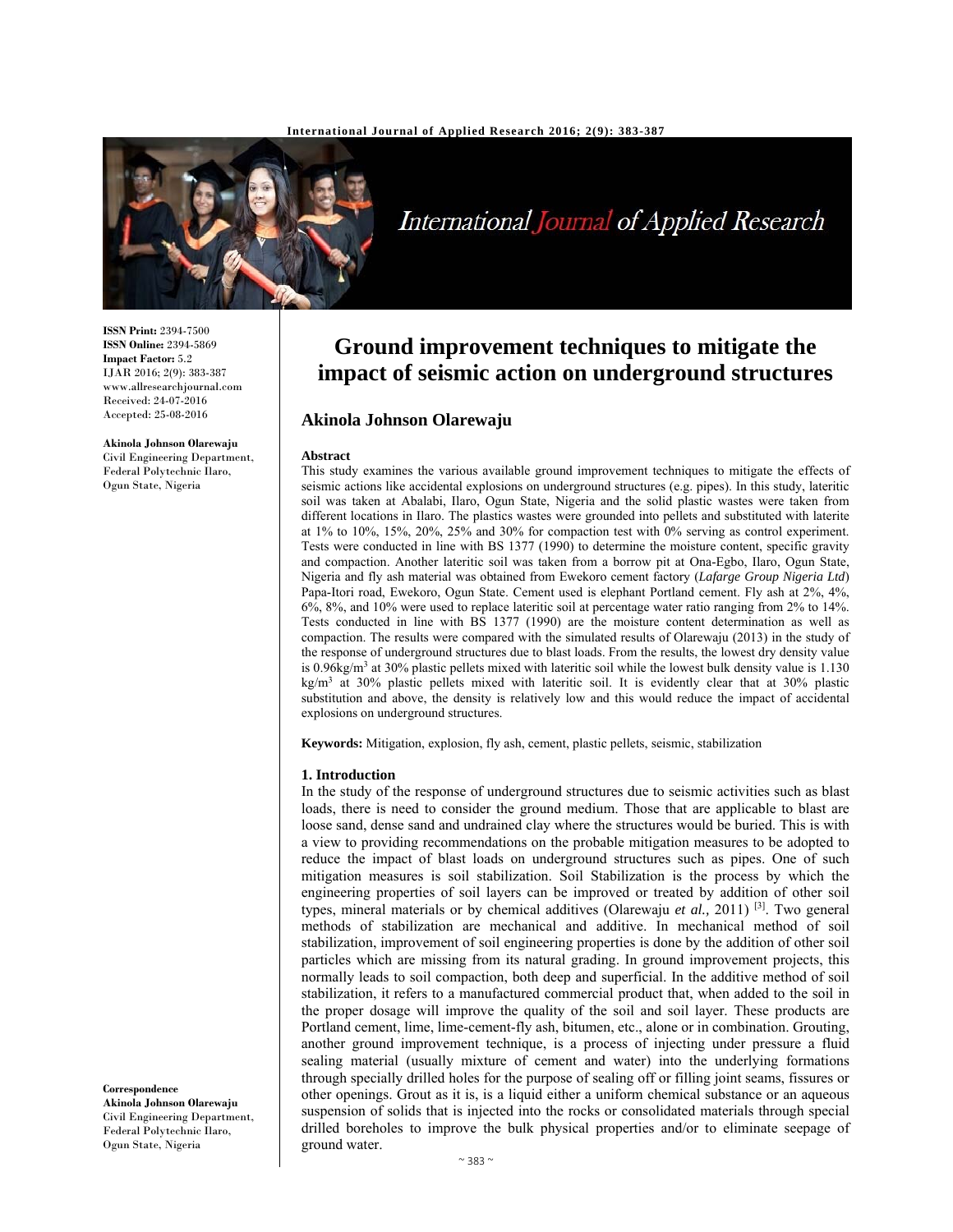There are three basic types; Portland cement-base slurries, chemical grouting solutions, and organic resins including epoxy resins.

## **1.1 Background Study**

Ground improvement which is a form of mitigation measure to reduce the impact of blast loads on underground structures (pipes) is carried out on the principles of consolidation, chemical stabilization/modification, densification and reinforcement as well as combination of the above. This is with a view to improving the stiffness of soil where structures (pipes) are to be buried. According to Raju  $(2010)$  <sup>[5]</sup>, ground improvement refers to any technique or process that improves the engineering properties of the treated (stabilized) soil mass. These methods are consolidation (using prefabricated vertical drains, placing soil surcharge and maintain it for the required time, vacuum consolidation, stone column), chemical modification (with deep soil mixing, jet grouting, etc.); densification (using vibro compaction, dynamic compaction, compaction grouting, etc.), reinforcement (using stone columns, geosynthetic reinforcement). Compaction grouting not only densifies the in-situ soils but also forms high strength, high stiffness grout bulbs that reinforce the ground. These methods have been used successfully in Jurong Island in Singapore, India, Penang in Malaysia (Raju, 2010) [5]. Tirechip back filling is another mitigation measure to reduce the impact of seismic action on underground pipes. In terms of availability of used tires, more than 5.5 million metric tons of tires are stock-piled across United States and 3 million metric tons more are generated each year. About 30% of these tires are disposed of in landfills, and thousands of tires are left in empty yards and even dumped illegally. Used tires are causing environmental risk and now gaining prominence in the society, especially Nigeria. As a result of this, recycle of used tires is now an important issue in geoenvironmental engineering. In the research carried by Towhata and Sim  $(2010)$  <sup>[7]</sup>, tire-chips were prepared by mixing coarse chips with fine crumbs. Underground pipe was embedded in tire-chip trench having particle size distribution similar to the materials used as trench fill. The whole pipes buried in tire-chips were covered by Toyoura sand. From the result of the shaking test on the tire-chip backfilling, according to Towhata and Sim  $(2010)^{77}$ , it was observed that when the displacement is between 10 mm and 20 mm, tire-chip backfilling was able to reduce the bending stress and moment caused by displacement of underground pipes. If the thickness of the tire-chip backfilling is increased, it can resist and thereby reduce bending stress and moment caused by large displacement due to blast loads. From the results of Humphrey *et al*. (1993) [2], the compacted density of tire-chips ranges from  $0.618 \text{ Mg/m}^3$  to  $0.642$  Mg/m<sup>3</sup> while the Young's modulus of tire-chips ranges from 770 kPa to 1130 kPa.

Trenchless technique is now gaining popularity in the rehabilitation of damaged underground pipes due to blast, aging, etc. in United Kingdom, United State of America and other parts of the world, especially in congested and built-up areas. This could be done through the usage of cement mortar lining, epoxy spray lining, polyethylene, polyester reinforced polyethylene, impregnation of fabric tube with an epoxy resin system- woven hose lining, resin felt composite, etc. Examples of these techniques are pipe jacking, auger boring, pipe ramming, cured-in-place pipe, spiral wound, slipping and micro tunneling methods. Large trenchless

projects have been carried out successfully in Kuwait, Iraq, United Arab Emirates, Israel, Saudi Arabia and Qatar (Randall, 1999) [6].

Loose sand, dense sand and undrained clay were used as the ground media in the work of Olarewaju (2013) [4] to study of the response of underground pipes due to blast loads. From the results (Figures 1 to 6) of the dimensionless pipe deflection in loose sand for surface blast and dimensionless pipe deflection in loose sand for underground blast at the crown, invert and spring-line respectively, there is less deflection in pipes buried in loose sand compared to pipes buried in dense sand due to displacement for surface blast and underground blast respectively. It has been shown that the ratio of the dimensionless deflection of pipes (at the crown, invert and spring-line) buried in loose sand to that of dense sand at *H/D* ratios of 1 and 5 is 1: 1.8: 2.75: 2.5 and 1: 44: 8: 18 for surface blast and at *H/D* ratios of 1 and 5 is 1: 2.74 for underground blast respectively. This implies that an embedded pipe is subjected to greater hazard due to blast loads when backfill is more detailed and thoroughly compacted. This situation may be overcome by using softer material for backfilling. To realize a very soft backfilling, a shredded-tire trench could be employed. However, if the tire trench backfill is sufficiently large to avoid the direct interaction and contact between sandy ground and the embedded pipe, it can resist large displacement that can cause induced moment in the buried pipe. Another method of achieving soft back-filling is the use of plastic pellets mixed with soil material (laterite) which is the focus of this study.

## **2. Methodology**

The lateritic soil was taken at Abalabi, Ilaro, Ogun State and the solid plastic wastes were taken from different locations in Ilaro. The plastics wastes were grounded into pellets and substituted with laterite at 1% to 10%, 15%, 20%, 25% and 30% for compaction test with 0% serving as control experiment. The tests were conducted in line with BS 1377  $(1990)$ <sup>[1]</sup> to determine the moisture content, specific gravity and compaction. Another lateritic soil was taken from a borrow pit at Ona-Egbo, Ilaro, Ogun State, Nigeria and fly ash material was obtained from Ewekoro cement factory (*Lafarge Group Nigeria Ltd*) along Papa-Itori road, Ewekoro, Ogun State. Cement used is elephant Portland cement. Fly ash at 2%, 4%, 6%, 8%, and 10% were used to replace lateritic soil at percentage water ratio ranging from 2% to 14% with 0% serving as control experiment. The tests conducted in line with BS 1377 (1990)  $[1]$  are the moisture content determination and compaction. The results were compared with the simulated results of Olarewaju (2013)  $[4]$ in the study of the response of underground structures due to blast loads.

#### **3. Results and Discussions**

From the work of Olarewaju (2013)  $[4]$  (Figures 1 to 6), through simulation, the results of dimensionless invert pipe deflection against H/D ratio in dense sand for surface blast are presented in Figure 1 while dimensionless spring-line pipe deflections against H/D ratio in dense sand for surface blast are presented in Figure 2. In addition, the results of dimensionless crown pipe deflection against H/D ratio in loose sand for underground blast are presented in Figure 3 while the results of dimensionless spring-line pipe deflection against H/D ratio in loose sand for underground blast are presented in Figure 4. Furthermore, the results of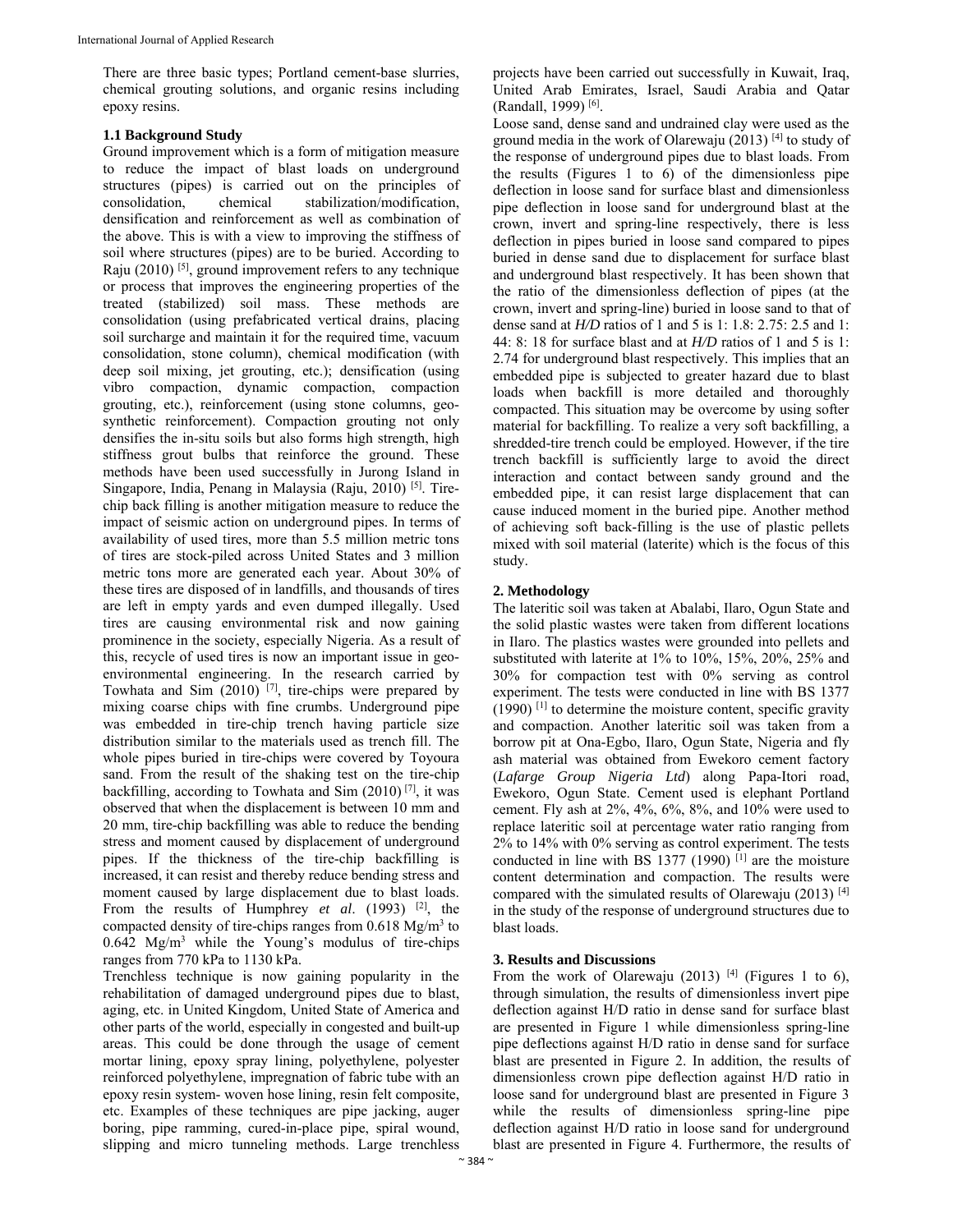dimensionless crown pipe deflection against H/D ratio in dense sand for underground blast are presented in Figure 5 while the results of dimensionless invert pipe deflection against H/D ratio in dense sand for underground blast are presented in Figure 6. Finally the results of bulk density are presented in Figure 7. From the results, with plastic and fly ash substitution at less than 10% (Figure 7), there is close similarities in the compaction behaviours with 0% (i.e. control experiment – lateritic soil).

#### **3.1 Plastic pellets**

From the results, at 0% plastic pellets (control experiment), the maximum dry density is  $1.94 \text{ kg/m}^3$  while the moisture content is 6.5%. In addition to this, the maximum bulk density is 2.17 kg/m<sup>3</sup> while the moisture content is 6.5%. At 1% plastic pellet mix, the maximum dry density is 1.98  $\text{kg/m}^3$  while the moisture content is 4%. In addition, the maximum bulk density is 2.4 kg  $/m<sup>3</sup>$  while the moisture content is 4%, Furthermore, at 2% plastic pellet mixed with laterite, the maximum dry density is  $1.89 \text{ kg/m}^3$  while the moisture content is 6%. The maximum bulk density is 2.17  $\text{kg/m}^3$  and the moisture content is 6%. At 3% plastic pellet mixed with lateritic soil, the maximum dry density is 1.814 kg/m<sup>3</sup> while the moisture content is 6.2%. The maximum bulk density is  $2.194 \text{ kg/m}^3$  while the moisture content is 6.2%. At 4% plastic pellet mixed with laterite, the maximum dry density is  $1.952 \text{ kg/m}^3$  while the moisture content is 6%. The maximum bulk density is  $2.13 \text{ kg/m}^3$  while the moisture content is 6%. At 5% plastic pellet mix, the maximum dry density is 1.913 kg/m<sup>3</sup> while the moisture content is  $6\%$ . The maximum bulk density is  $2.112 \text{ kg/m}^3$  while the moisture content is 6%. At 6% plastic pellet mix, the maximum dry density is  $1.945 \text{ kg/m}^3$  while the moisture content is 8%. The maximum bulk density is 2.058 kg/m3 while the moisture content is 8%. At 7% plastic pellet mixed with lateritic soil, the maximum dry density is  $1.87 \text{ kg/m}^3$ while the moisture content is 6%. The maximum bulk density is  $2.013 \text{ kg/m}^3$  while the moisture content is 6%. At 8% plastic pellet mix, the maximum dry density is 2.045  $\text{kg/m}^3$  while the moisture content is 4%. The maximum bulk density is 2.125 kg/m<sup>3</sup> while the moisture content is  $4\%$ . At 9% plastic pellet mixed lateritic soil, the maximum dry density is  $1.573 \text{ kg/m}^3$  while the moisture content is 4%.

The maximum bulk density is  $1.756 \text{ kg/m}^3$  while the moisture content is 4%. At 10% plastic pellet mix, the maximum dry density is  $1.72 \text{ kg/m}^3$  while the moisture content is 8%. The maximum bulk density is 1.854 kg/m<sup>3</sup> while the moisture content is 8%. At 15% plastic pellet mix, the maximum dry density is  $1.2 \text{ kg/m}^3$  while the moisture content is 8%. The maximum bulk density is  $1.418 \text{ kg/m}^3$ while the moisture content is 8%. At 20% plastic pellet mixed with laterite, the maximum dry density is 1.185  $\text{kg/m}^3$  while the moisture content is 8%. The maximum bulk density is 2.13  $\text{kg/m}^3$  while the moisture content is 8%. At 25% plastic pellet mixed with lateritic soil, the maximum dry density is  $1.009 \text{ kg/m}^3$  while the moisture content is  $8\%$ . The maximum bulk density is  $1.230 \text{ kg/m}^3$  while the moisture content is 8%. Finally at 30% plastic pellet mixed with lateritic soil, the maximum dry density is  $0.960 \text{ kg/m}^3$ while the moisture content is 2%. The maximum bulk density is 1.131 kg/m<sup>3</sup> while the moisture content is 2%. From the results, the highest maximum dry density value is  $2.045$  kg/m<sup>3</sup> at 8% plastic pellets mixed lateritic soil while the highest maximum bulk density is 2.4 kg/m<sup>3</sup> at 1% plastic mixed with laterite. In addition to this, the lowest dry

density value is 0.96kg/m<sup>3</sup> at 30% plastic pellets mixed with lateritic soil while the lowest bulk density value is 1.130 kg/m<sup>3</sup> at 30% plastic pellets mixed lateritic soil. In the case of optimum moisture content, from the results, at 0% plastic mixed with lateritic soil, the optimum moisture content is 6.5% compared to 1% plastic mixed with laterite which has optimum moisture content of 4%. This is due to the absorption of water by the laterite compared to plastic pellets that cannot absorb water in its natural state. Laterite is a porous material, in the oven water turns to vapor and evaporate to the air leaving voids in the soil but plastic pellets are solid material that contains no void that can hold water except the surface.

## **3.2 Fly ash and cement**

In the case of bulk density of fly ash substitution investigated, from the results, the maximum bulk density at 0% (i.e. control experiment) is  $2.180 \text{ kg/m}^3$  at 8 percentage water ratio while the maximum bulk density at 2% of fly ash is 2.144  $\text{kg/m}^3$  at 12 percentage water ratio. In addition to this, the maximum bulk density at 4% of fly ash is 2.168 kg/m<sup>3</sup> at 12 percentage water ratio while the maximum bulk density at  $6\%$  of fly ash is 2.234 kg/m<sup>3</sup> at 12 percentage water ratio. Furthermore, the maximum bulk density at 8% of fly ash substitution is  $2.181 \text{ kg/m}^3$  at 12 percentage water ratio while the maximum bulk density at 10% of fly ash is 2.354  $\text{kg/m}^3$  at 12 percentage water ratio. The maximum bulk density at 12% of fly ash is 2.234 kg/m3 at 10 percentage water ratio. Finally, the maximum bulk density at  $14\%$  of fly ash substitution is 2.190 kg/m<sup>3</sup> at 12 percentage water ratio while the maximum bulk density is  $2.354\text{kg/m}^3$  at 10% fly ash at 12 percentage water ratio. Similarly, in the case of bulk density of cement substitution investigated, the maximum bulk density at 2% of cement is 1.789 kg/m3 at 8 percentage water ratio while the maximum bulk density at 4% of cement substitution is  $1.710 \text{ kg/m}^3$  at 8 percentage water ratio. In addition to this, the maximum bulk density at  $6\%$  of cement is 1.776 kg/m<sup>3</sup> at 8 percentage water ratio while the maximum bulk density at 8% of cement substitution is 2.019  $\text{kg/m}^3$  at 8 percentage water ratio. In addition, the maximum bulk density at 10% of cement substitution is  $1.998 \text{ kg/m}^3$  at 10 percentage water ratio while the maximum bulk density at 12% of cement is 1.945  $\text{kg/m}^3$  at 6 percentage water ratio. Furthermore, the maximum bulk density at  $14\%$  of cement is 2.099 kg/m<sup>3</sup> at 8 percentage water ratio while the maximum bulk density at 14% fly ash substitution is 2.099 kg/m<sup>3</sup> at 8 percentage water ratio.

In the case of dry density of fly ash substitution investigated, from the results, the maximum dry density at 0% fly ash is  $1.667 \text{ kg/m}^3$  at 8 percentage water ratio while the maximum dry density at  $2\%$  fly ash is 1.545 kg/m<sup>3</sup> at 10 percentage water ratio. In addition to this, the maximum dry density at  $4\%$  of fly ash is 1.912 kg/m<sup>3</sup> at 10 percentage water ratio while the maximum dry density at 6% of fly ash is 1.945 kg/ $m<sup>3</sup>$  at 14 percentage water ratio. In addition, the maximum dry density at 8% of fly ash is 1.927 kg/m<sup>3</sup> at 10 percentage water ratio while the maximum dry density at 10% of fly ash is 2.075 kg/m<sup>3</sup> at 10 percentage water ratio. Furthermore, the maximum dry density at 12% of fly ash is 1.820 kg/m3 at 10 percentage water ratio while the maximum dry density at 14% of fly ash is 1.805 kg/m<sup>3</sup> at 10 percentage water ratio. Finally, the maximum dry density is  $2.075\text{kg/m}^3$  at 10% fly ash substitution at 10 percentage water ratio. In the case of dry density of cement substitution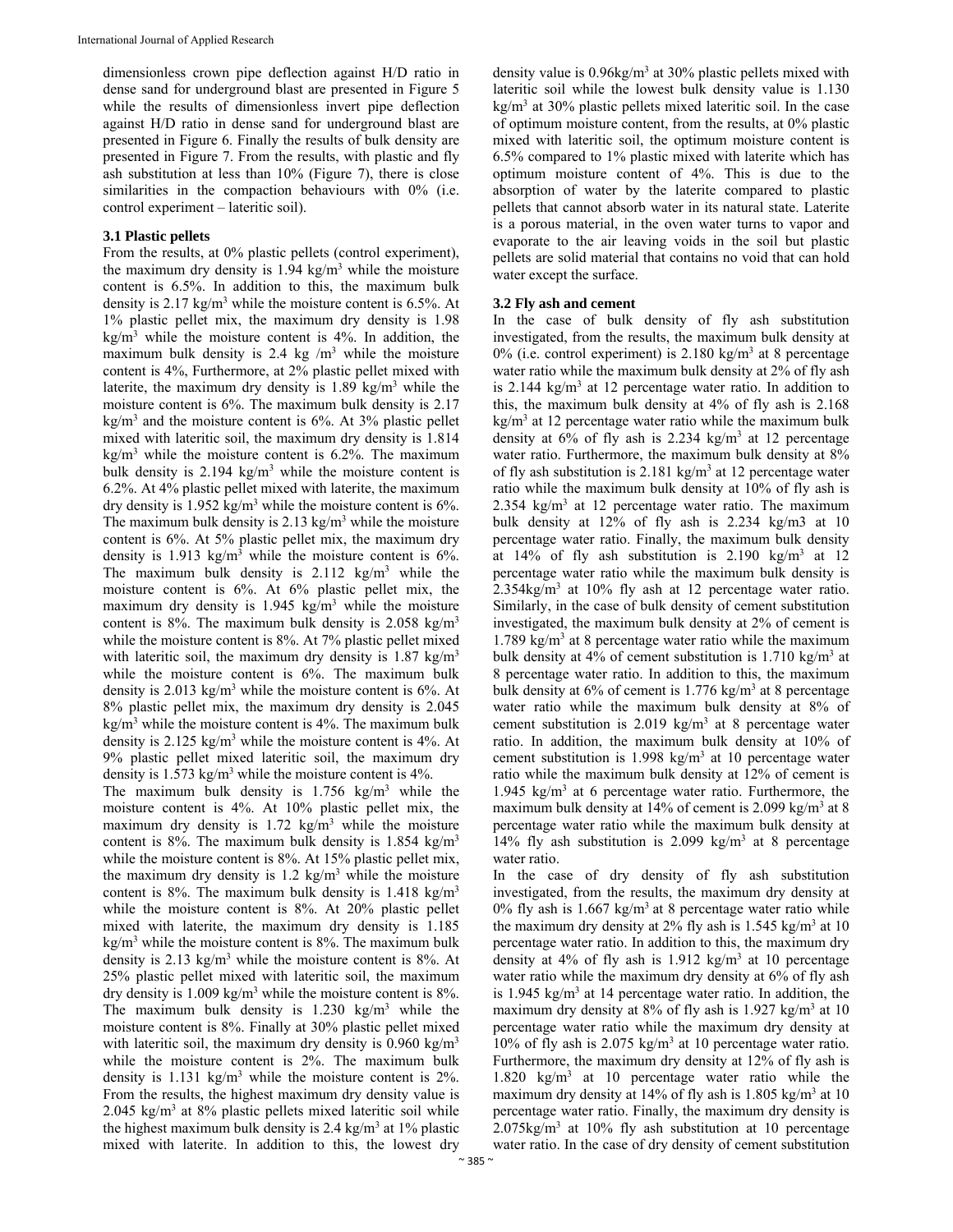investigated, from the results, the maximum dry density at 2% of cement is  $1.578 \text{ kg/m}^3$  at 8 percentage water ratio while the maximum dry density at 4% of cement is 1.558  $\text{kg/m}^3$  at 8 percentage water ratio. In addition to this, the maximum dry density at  $6\%$  of cement is 1.587 kg/m<sup>3</sup> at 8 percentage water ratio while the maximum dry density at  $8\%$  of cement is 1.805 kg/m<sup>3</sup> at 8 percentage water ratio. Furthermore, the maximum dry density at 10% of cement is 1.845 kg/ $m<sup>3</sup>$  at 8 percentage water ratio while the maximum

dry density at 12% of cement is  $1.738 \text{ kg/m}^3$  at 6 percentage water ratio. Finally, the maximum dry density at 14% of cement substitution is  $1.837 \text{ kg/m}^3$  at 8 percentage water ratio and the maximum dry density is  $1.845 \text{kg/m}^3$  at  $10\%$ cement at 8 percentage water ratio. It is evident from the results of this study that at 30% plastic substitution, the density is relatively low to achieve the soft back-filling material to mitigate the impacts of various accidental explosions (Olarewaju, 2016)<sup>[ $8, 9$ ]</sup>.



**Fig 1:** Dimensionless invert pipe deflection against H/D ratio in dense sand for surface blast (Olarewaju, 2013) [4]



**Fig 2:** Dimensionless spring-line pipe deflection against H/D ratio in dense sand for surface blast (Olarewaju, 2013)<sup>[4]</sup>







**Fig 4:** Dimensionless spring-line pipe deflection against H/D ratio in loose sand for underground blast (Olarewaju, 2013)<sup>[4]</sup>